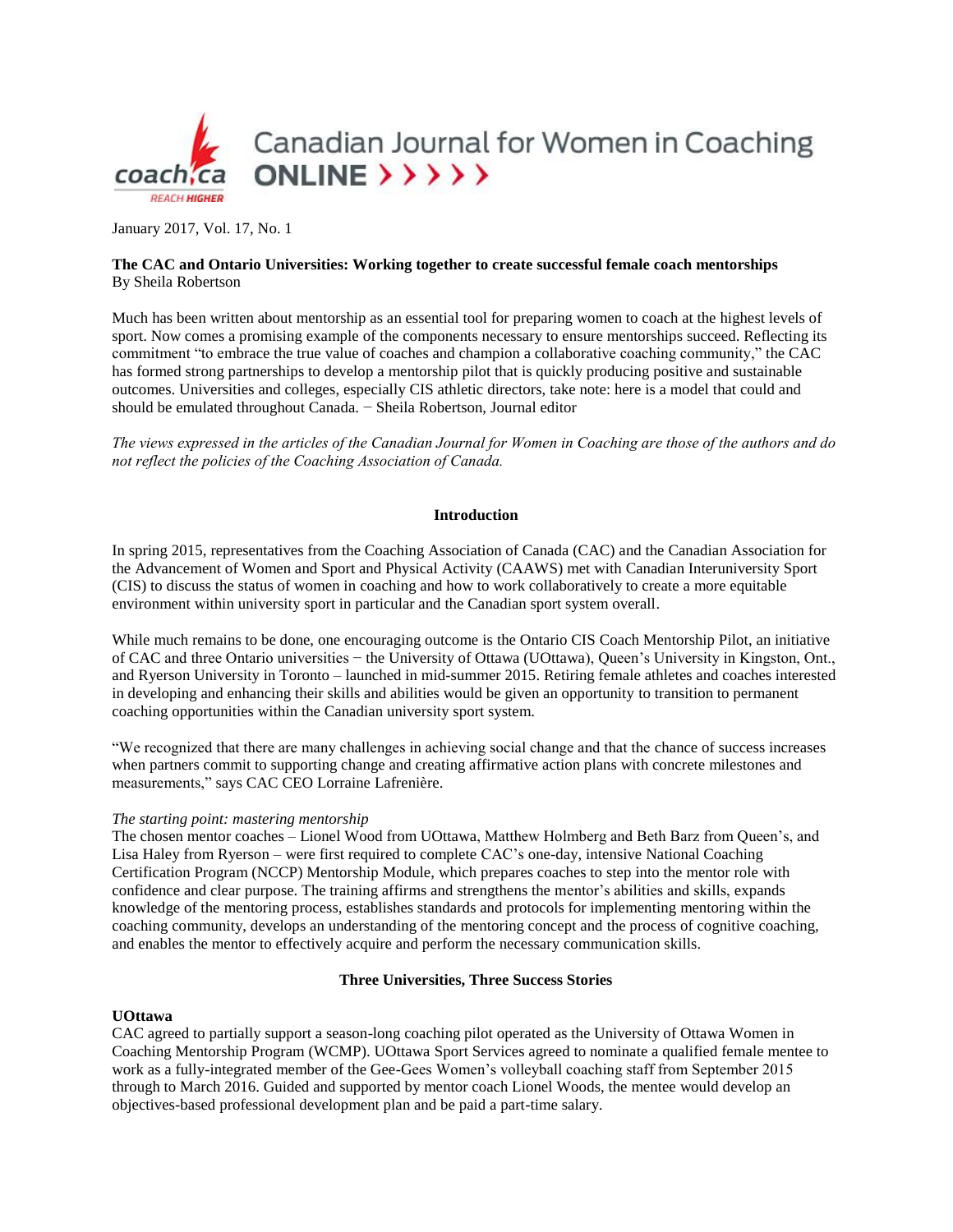Woods joined the Gee-Gees in 1988 as an assistant coach and student athlete therapist, becoming head coach in 1992. Led by him, the team's accomplishments are impressive: 12 OUA (Ontario University Athletics) appearances, two gold, five silver, and two bronze medals at the championship tournament, and four appearances at the CIS (now U Sports) championship tournament, including a fourth-place finish. A three-time OAU East Coach of the Year, Woods has bachelor's degrees in human kinetics and education and a master's degree in human kinetics.

Coaching held an early attraction for Woods, dating back to his high school years when a broken leg forced him to the sidelines of his soccer team. "I was bored and so started coaching; coaching and teaching became an immediate passion, although getting involved with volleyball was a total accident," he recalls.

As a student at UOttawa, Woods took a class with Al Jeffrey, then the volleyball team's head coach. Offered the chance to become involved in Jeffrey's program, he quickly accepted. "I didn't say a word for two years, just hit balls and learned," says Woods, who received an honorarium and supplemented his income by supply teaching. Mentored by Jeffrey and welcomed by the volleyball community and its coaches, Woods thrived. "I was a very technical coach early; I loved biomechanics and volleyball fits very much into that." When Jeffrey retired, Woods was well prepared to take over. By 2000, he could call coaching his full-time career, even though his were piecemeal contracts until 2007.

Woods has long advocated female coaching and managed to occasionally offer a bursary or a half scholarship to emerging female coaches. The pilot provided the stability he wanted in terms of involving them in his program. "The hardest thing for me is to consistently get female expert coaches involved, and to stay involved."

Mentee coach Kalyn Mostert came to UOttawa after two seasons as a right side hitter at the University of Albany in New York. Initially focused on academics, by 2011 she was bored and asked Woods if she could help coach the Gee-Gees. "She is someone I would handpick to be a head coach in the future," he says. "She has confidence and awareness of what leadership really is. A natural captain of teams she played for, she also challenged her coaches in a positive manner, asking questions, wanting to understand why, providing valuable input, and showing signs of what a coach is – always inquisitive, always expanding, always challenging what's been done before."

In 2012, Woods arranged a graduate assistant scholarship towards Mostert's tuition. However, after graduating with an honours degree in psychology and gerontology, she found that juggling coaching and part-time jobs was becoming untenable.

Support from CAC senior consultant Isabelle Cayer led to participation in the pilot and a full-time position for Mostert. It could not have been more timely, she says. "I wanted to stick around with the team, but I needed a fulltime job to support myself. The mentorship pilot was super helpful. I hadn't really thought about becoming a fulltime coach; I know it's tough to live off the salary of a coach so coaching was more of a hobby … I do love coaching so if eventually I can find something that allows me to do that, I would love to."

Woods and Mostert focused on potential opportunities for her to continue developing post-pilot; professional development opportunities such as conferences and clinics; and day-to-day opportunities within his program. Mostert's goal was to soak up all the information Woods could give her, including how he makes decisions, his approach to his players, how he designs practices. "Anyone would be lucky to be mentored by Lionel. He knows so much about the game … our coaching philosophies are similar in that we want the players to enjoy themselves and yes, work really hard, but regardless of the outcome, if every player has given 110% of her all and comes to practice with a smile on her face ... it means we are doing something right."

Woods stresses the importance of CAC's NCCP Mentorship Training Module in preparing him to mentor Mostert. "It was awesome and added structure to what my role needed to be. It reminded me that it wasn't all on me to direct, that it was more of a leading process, leading Kalyn into questioning and designing programs and ensuring she was part of the direction."

### *Outcomes*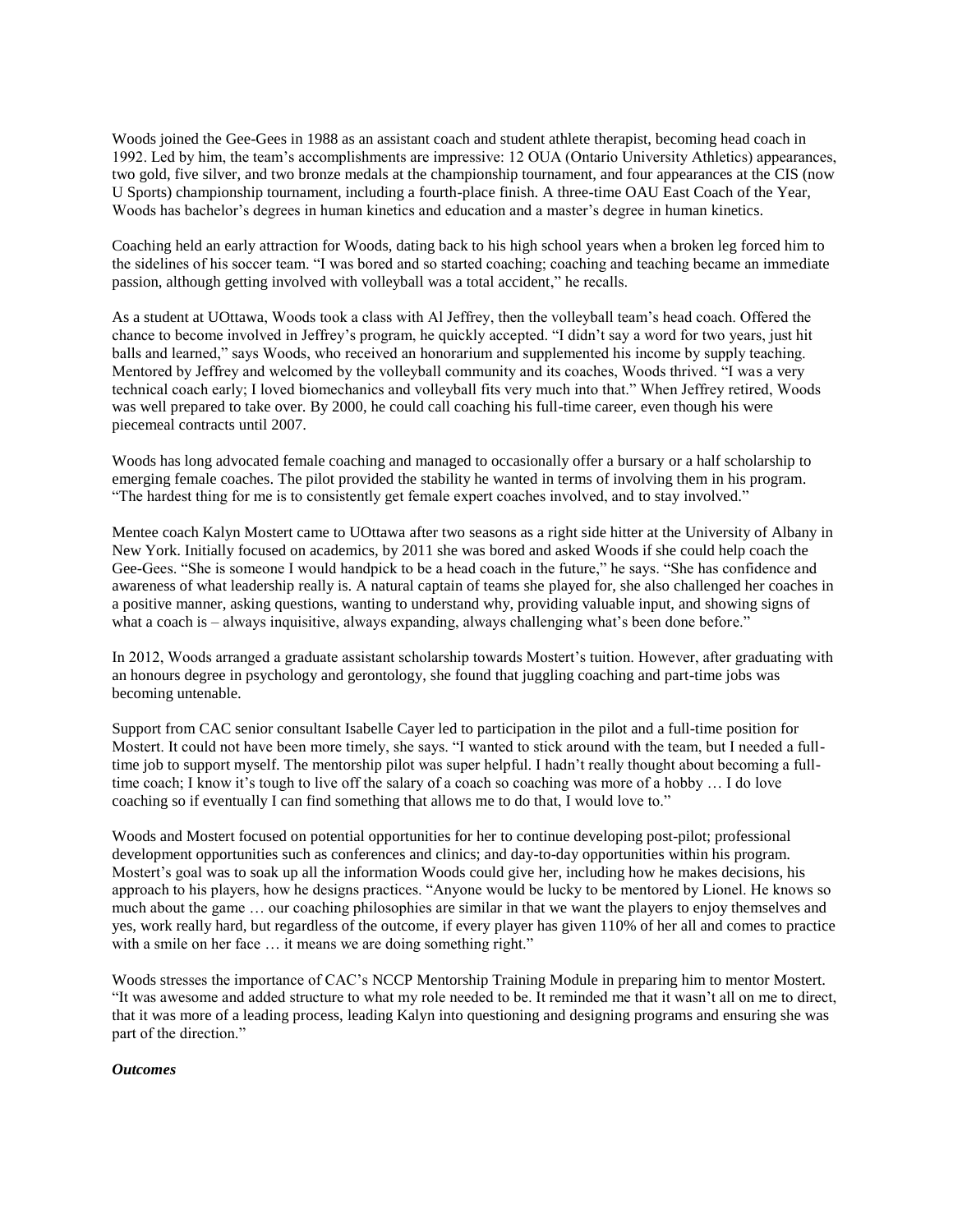During the 2015-2016 season, Mostert landed a full-time job as a commissionaire, which cast doubt on her ability to continue coaching, at least in the short term. Eventually she made the decision to "take a year away from the gym" and consider other career options. She hopes to return in a part-time role if that can be arranged.

However, the mentorship pilot is far from finished. To the contrary, it has become a full-fledged funding program for three female coaches, all alumnae, working with Woods. Christina Grail is senior assistant coach focusing on setter development. She commits 11 to 20 hours a week to the team and has long-term coaching goals. Myriam English is assistant coach and mentor and specializes in winger hitter development. A past national team athlete and professional player, she teaches elementary school in Ottawa and spends five to 10 hours a week with the team. Stephanie Theiler is also an assistant coach mentor whose expertise is libero development. She helps run her family farm in Winchester, Ont., and, like English, is with the team for five to 10 hours a week.

Roger Archambault, assistant director, high performance, is enthusiastic. "UOttawa is fully committed to women's coaching and, through partnerships with key stakeholders such as CAC, we are striving to provide coaching opportunities for female coaches within our Varsity programs such as our women's volleyball team where the contribution of female coaches has been extremely positive, productive, and impactful."

### **Queen's University**

Led by director of high performance Sean Scott, Queen's University developed four objectives to describe its participation in the mentorship pilot: professional development based on a plan supported by mentor Matt Holmberg, the head coach for Women's Hockey; involvement in CAC workshops and seminars to provide networking opportunities with female coaches in other sports; assistance in securing NCCP qualifications; and honorarium support.

Like Woods, Holmberg has built an enviable record during his seven years as head coach of the Gaels, making the playoffs each season, twice winning the OAU Championship silver medal, and taking bronze at the 2010-2011 CIS Championships. The Pembroke, Ont. native holds the team's record for most wins by a coach, including playoffs.

A multi-sport athlete, Holmberg played varsity hockey at the U of O and coached an Atom league team, which included female players who, he noticed, wanted to listen and to learn. After graduating from Queen's law faculty, he practiced litigation law in Pembroke for four years. Returning to Kingston in 2002, before long he joined the Gaels as an assistant coach. The experience rekindled his enjoyment of coaching female players. Nervous before his first solo practice, he found the players to be "respectful, quiet, making eye contact, and listening to me. They really wanted to learn more, were interested in how I can make them better, and were receptive to new ideas … for the women, it's still for the love of the game, love the competition, love their school. And that's why they want to be there. With the exception of the national team, university hockey is the pinnacle of women's hockey … their passion rubbed off on me."

On becoming head coach in 2008, Holmberg quickly added female assistants to the all-male coaching staff. His intent was to bridge his link to the players and provide women who wanted to coach with the opportunity to do so. "I wasn't going have them just push pucks around in practice; I wanted them providing feedback, trying things on their own, and for us to have a constant two-way dialogue about their experience. That's the role of a mentor and makes the experience more meaningful so they're better prepared for the next step if they want to take it."

Apprentice coach Morgan McHaffie, who is a full-time insurance adjuster, played for Holmberg for five years and was team captain, an All-Star an OAU Player of the Year, and winner of the Queen's Athletics Outstanding Performance of the Year award. She had been an assistant coach with the Kingston Jr. Ice Wolves, the Kingston Midget AA Ice Wolves, and the St. Lawrence College Varsity Women's Rugby Team. "I got into coaching because I wanted to give back what my coaches gave me; I couldn't have asked for better people in my life. And it's the values of sport, the teamwork, the leadership skills, setting and reaching goals, pushing yourself and improving."

Even before becoming aware of the pilot, Holmberg had tapped McHaffie for his coaching staff. He knew that her attitude, passion, technical strength, and work ethic worked complemented his own coaching style, philosophy, and personality. "She's respected by the players, is very caring, positive, supportive, and fun to be around, and I have high regard for her opinions. She understands and reads the game very well and, being familiar with my coaching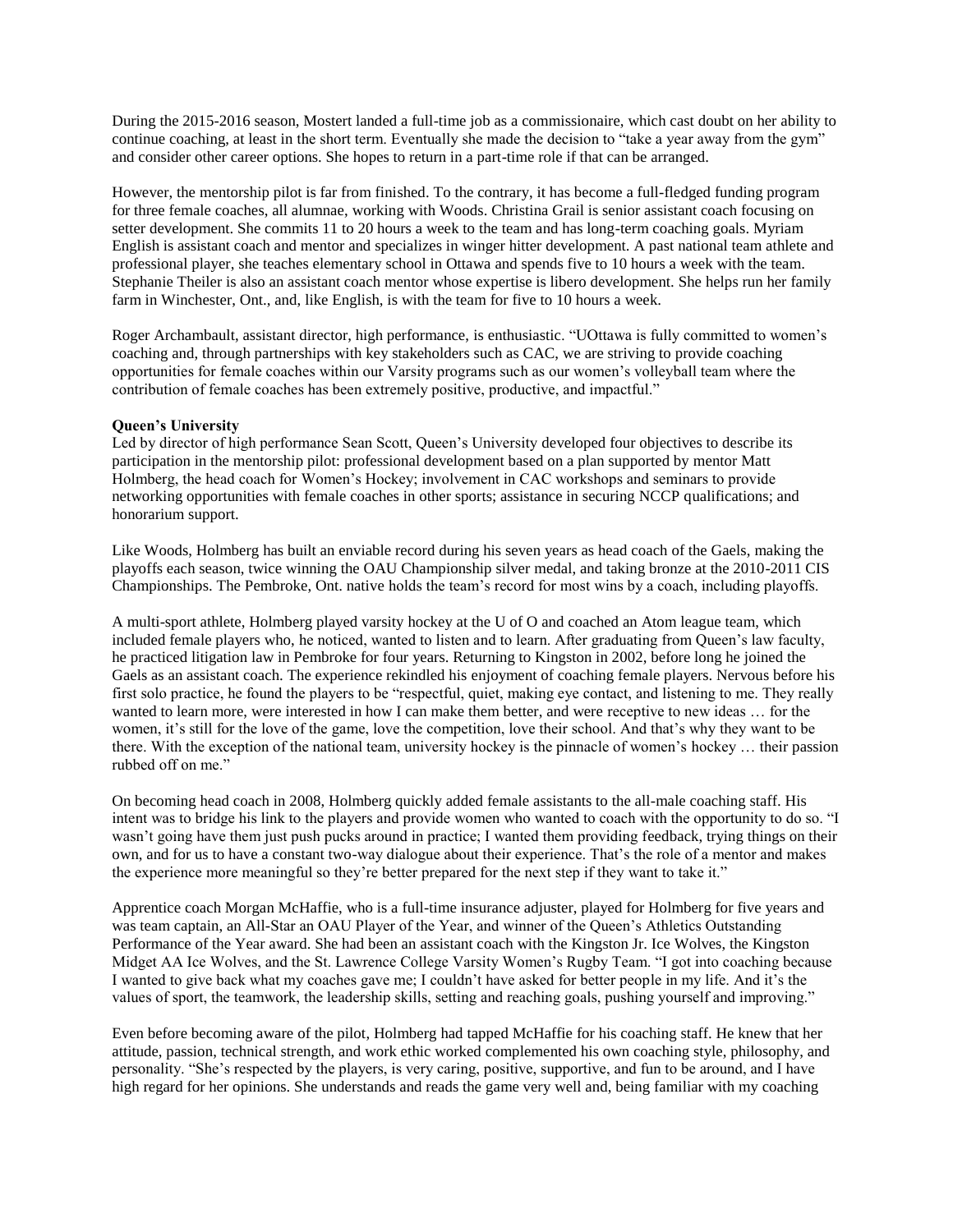tactics and systems, she was able to start coaching immediately. So when we learned about the pilot, we thought it would be a great supplement to our existing coaching plan for Morgan."

Joining Holmberg as assistant mentor is Beth Barz, now in her 12<sup>th</sup> season as Gaels' head coach of women's rugby. She is an NCCP Level 4 coach, module facilitator, and mentor coach with the Advanced Coaching Diploma. In 2013, her team won its first provincial banner and the CIS bronze medal. Holmberg provides the hockey specifics and Barz brings her experience with provincial and national sport organizations and mentorship programs. "It's an added layer to the whole process," says Holmberg. Adds Barz: "Any opportunity regarding mentoring is something I want to be involved in. I've worked with many CSI coaches and branching into the pilot seemed a natural extension. Of course, the opportunity to work with Morgan was amazing – she was a major leader on the Ontario Under 17 team I coached in 2007. Having a pre-existing relationship very much led to a helpful mentoring relationship as well." Barz calls mentoring an appropriate tool for attracting and retaining coaches of any gender. "Relationships that are supportive, non-judgemental, and challenging to personal growth are always positive for those who aspire to coaching," she says.

Mentors and mentee are strong supporters of the pilot, which Holmberg calls "amazing". McHaffie agrees: "I look up to and respect Matt and Beth … and totally recommend a situation like I had where I got to work with a male and female coach. I got to see two totally different coaching styles, two different perspectives, and then apply my philosophy as a coach."

McHaffie believes the key to her successful experience is knowing Holmberg and Barz well. Trust is mutual and each is comfortable with the other. She feels respected and values the many opportunities she has to express herself and provide advice. She also appreciates how well her coaching fit with her job as an insurance adjuster. "I work Monday to Friday, 8:30 to 4:30, have weekends and nights off. I get to coach and don't miss anything; if I need time off to coach, the company is great about that. I know a lot of people aren't that lucky, who can't commit to coaching because of their job, especially if you are a woman."

### *Outcomes*

Clearly, the Queen's experience benefitted all involved. So successful was the relationship that McHaffie, described by Scott as "a very important part of our Women's Hockey coaching team," continues as a primary assistant coach in 2016-17. Holmberg and Barz are helping to put an individualized development plan in place in hopes of keeping her behind the Gaels bench in future. "We certainly hope Morgan stays with the program for years to come in order to continue to develop her coaching skills and experience," says Holmberg. "She is a huge asset, and players and coaches benefit from her involvement."

And there's more. When two other All-Star student athletes showed strong interest in an assistant coaching role, Scott made it happen. Julie-Anne Staehli from cross-country running is working with primary mentor coach Steve Boyd, the Gaels' head coach of the discipline and of distance track; McHaffie has taken on the role of assistant mentor to Staehli. Barz is Laura McEwen's primary mentor, with Sean Dunleavy, assistant coach of Women's Rugby, filling the assistant mentor role.

"Queen's Athletics & Recreation feels very lucky to currently have these three former 'Queen's Outstanding Performance of the Year' annual recipients and All-Star athletes transitioning to roles in coaching," says Scott. "The pilot represents a tremendous opportunity to provide a highly individualized pathway for them into coaching … it represents an opportunity for the next generation of women in coaching to develop in a Post-Secondary Institution that has great athletics resources, expertise, and practical opportunities to help them develop into very good coaches. I am a strong advocate for this important opportunity to help increase the pool of women in coaching that will lead to increased support to the student athletes we refer to as the Gaels family. We thank CAC for the opportunity and support that has enabled this great initiative for these three young coaches who represent the future."

### **Ryerson University**

Lisa (Jordan) Haley's coaching career is dotted with success: gold at the 2010 IIHF World Women's Under-18 Championship, the 2007 Nations Cup, the 2006 Air Canada Cup, and the 2014 Olympic Winter Games, and silver at the 2008, 2011, and 2013 IIHF world senior championship as an assistant coach. During her 14 seasons as head coach of the Saint Mary's (Halifax) women's team, she led the Huskies to eight appearances in the Atlantic University Sport finals, capturing the league title four times, and to four CIS national championships. In 2011 and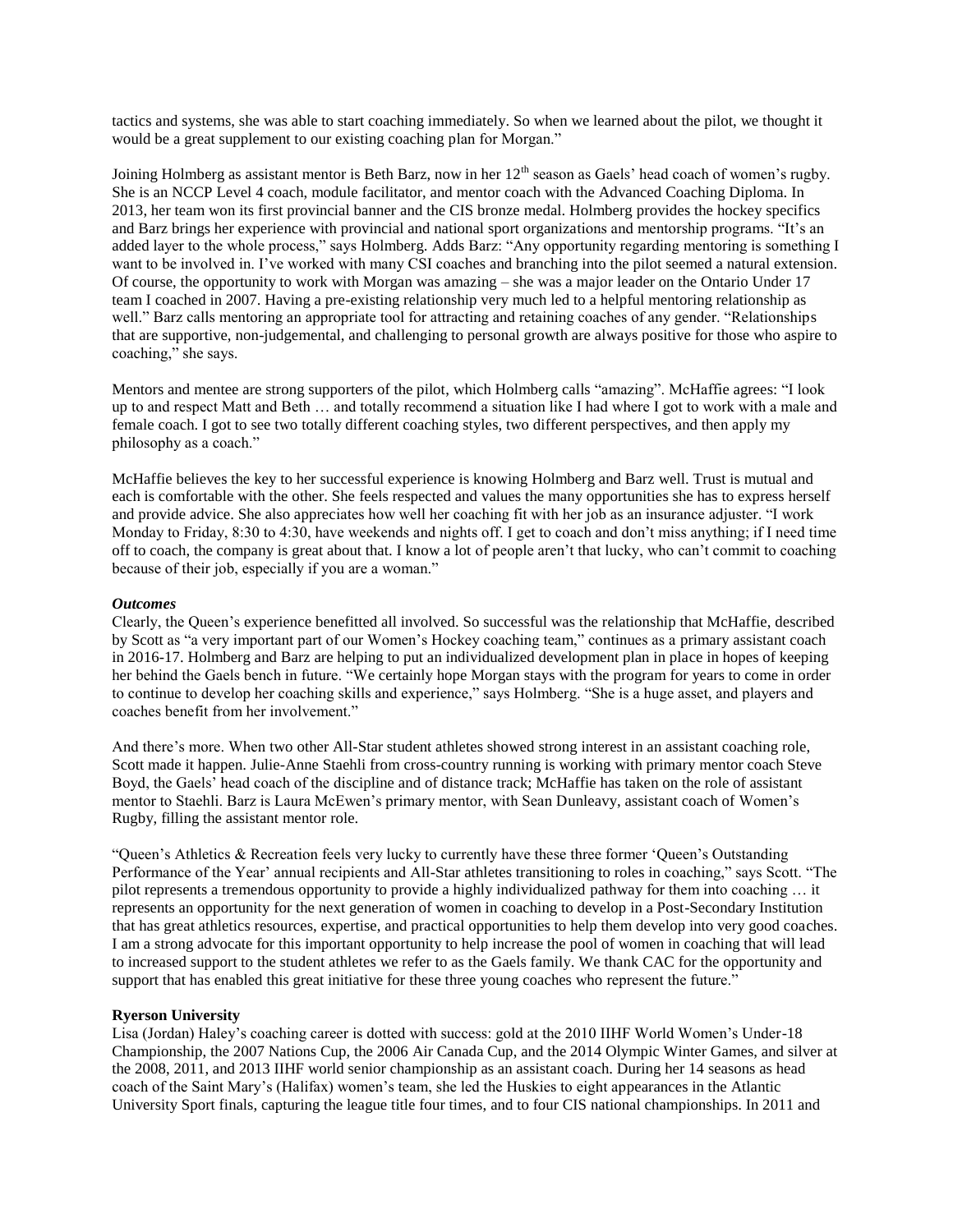2014, she was a mentor coach at the IIHF women's high performance camp for the top Under 18 players in the world. Her degrees in exercise science and athletic therapy from Concordia University in Montreal equipped her for a career as an athletic therapist at Saint Mary's. "My intent was always to stay involved in the game … and I saw my future as an athletic therapist."

Haley began her coaching stint at Saint Mary's as a volunteer, becoming its full-time coach after five years, although not, she pointed out, with a full-time salary. "Once I got a taste of coaching I just loved it and it kept me in the game." Mentored by athletic director Larry Uteck (and later Dr. David Murphy), Haley eventually accepted two casual employment opportunities, half athletic therapy and half coaching, earning enough to keep her from moving into the private world of sports medicine. "Larry was an integral part of me going down this coaching path … I had a tremendous amount of respect for him and it meant a lot that he gave me the opportunity to get my foot in the door."

Moving to Toronto for personal reasons, Haley, who comes from Westville, N.S., became the first coach in Ryerson Rams women's hockey history in 2011. Margaret Jennings joined her coaching staff as an assistant in the 2015-16 season. She was head coach of the Willowdale Red Wings Midget AA team while serving as an assistant coach of the Leaside Jr. Wildcats. She played two seasons at Princeton University and has a sociology degree.

Given her own coaching trajectory, Haley was immediately interested in the mentorship pilot. "I see young women coaches in the position I was in 20 years ago. I know how difficult it is to pursue and make a living at coaching in the early stages, which is when too many high quality young women coaches are lost. It is important to retain them."

Ryerson's season was underway when Haley learned about the pilot. Still, she signed on and built on initiatives already in place for Jennings, including recruiting and pre-scouting along with traditional assistant coach duties. "The value is that Margaret is gaining all this experience, she'll have it on her resume, and when a full-time opportunity arises, and hopefully it's at Ryerson, she'll be ready. I intend to find a way to make her position fulltime paid. We're a few years away from that, so the pilot is huge to bridge until we get to that stage."

Meanwhile, Jennings is committed to doing whatever it takes to succeed as a coach, although she acknowledges it might not be financially sustainable. "I made the decision to pursue my passion wholeheartedly and hope it will come to fruition." To supplement her coaching income, in August 2015 she launched Grindstone Hockey, a company specializing in hockey skill development and promoting player safety and offering private, semi-private, small group, and team training sessions and camps throughout Ontario.

Both mentor and mentee speak highly of the pilot. Haley explains that while coaches like Margaret are "ready, willing, and able" to make the necessary time commitment to coach, full-time positions are few and far between despite the recent growth of women's hockey. "Margaret definitely has the potential to be a very good coach at very high levels, but it's keeping her on this path and not having her forced into a different career path because of a lack of opportunity … this pilot offers the experiential side of what it is to be a professional coach on a day-to-day basis, and that's exactly what she needs."

Jennings prizes her personal connection with Haley. "The attraction of the position was having the opportunity to mentored by such a great coach and on a daily basis … Every day you're seeing someone who has literally accomplished what you are setting out to do … That's invaluable … You know that experience and wealth of knowledge that comes from the years Lisa has been coaching. I value her insights.

"The pilot is a great initiative and I feel honoured to be part of it. I am grateful this opportunity arose for me to continue to grow and hopefully makes my dreams of a being a full-time coach a reality."

### *Outcomes*

Since Ryerson joined the pilot late last season, 2016-2017 really marks the first chance to take full advantage of the opportunity it presents. Jennings is now the lead assistant coach and, as Haley notes, "things are going very well for her. She has completed the lecture portion of her HP1 and has finished the post-conference tasks. As well, she has been selected as an assistant coach with Team Ontario U18 Red."